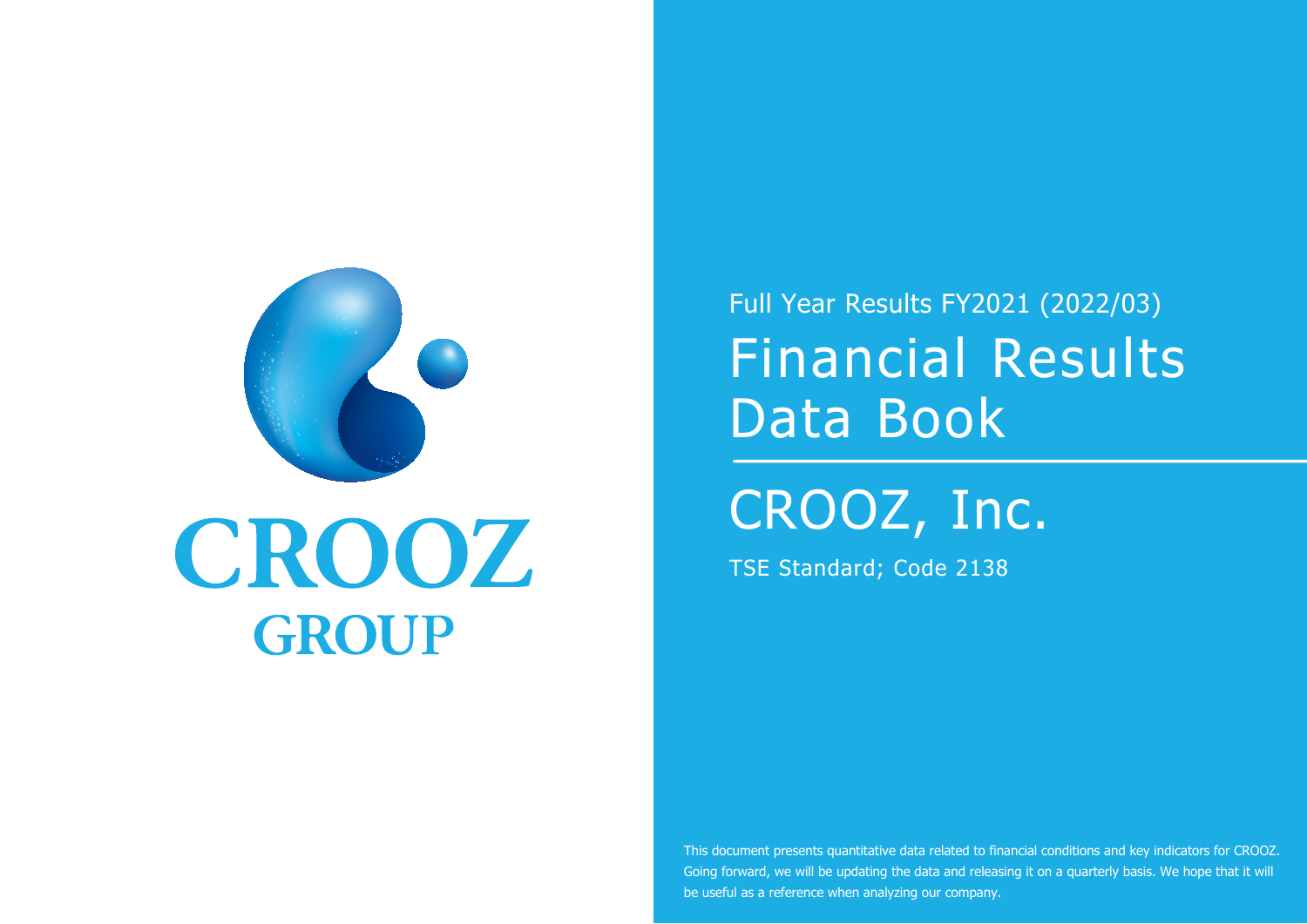| <b>Consolidated Totals</b>  |         |         |        | Fiscal Year: 2020 (2021/3) |           |        | Fiscal Year: 2021 (2022/3) |         |        |           |       |       |       |        |           |
|-----------------------------|---------|---------|--------|----------------------------|-----------|--------|----------------------------|---------|--------|-----------|-------|-------|-------|--------|-----------|
|                             |         | 20.     | 30     | 40. .                      | Full-year |        |                            |         |        | Full-year |       | 20 -  | 30.   | 40.    | Full-year |
| Transaction Value           | 8,495   | 9,828   | 9,553  | 7,309                      | 35, 187   | 8,694  | 8,948                      | 10, 297 | 7,759  | 35, 700   | 8,342 | 8,002 | 8,710 | 7, 223 | 32, 278   |
| (% of same Q previous year) | 106.3%  | 127.6%  | 104.9% | 104.1%                     | 110.6%    | 102.3% | 91.0%                      | 107.8%  | 106.2% | 101.5%    | 95.9% | 89.4% | 84.6% | 93.1%  | 90.4%     |
| Sales                       | 3,681   | 3,937   | 4, 145 | 3,844                      | 15,611    | 4,044  | 4, 165                     | 5,079   | 3,960  | 17, 251   | 3,997 | 3,963 | 3,898 | 3,618  | 15, 477   |
| (% of same Q previous year) | 87.0%   | 107.5%  | 94.1%  | 113.2%                     | 99.5%     | 109.9% | 105.8%                     | 122.5%  | 103.0% | 110.5%    | 98.8% | 95.1% | 76.7% | 91.4%  | 89.7%     |
| Labor expenses              | 239     | 225     | 216    | 231                        | 911       | 261    | 267                        | 314     | 346    | 1,188     | 323   | 333   | 357   | 363    | 1,377     |
| % of sales)                 | 2.9%    | 2.4%    | 2.3%   | 3.3%                       | 2.7%      | 3.0%   | 3.0%                       | 3.0%    | 4.5%   | 3.3%      | 3.9%  | 4.2%  | 4.1%  | 5.0%   | 4.3%      |
| Outsourcing expenses        | 350     | 410     | 404    | 396                        | 1,559     | 382    | 388                        | 560     | 625    | 1,957     | 561   | 518   | 450   | 496    | 2,028     |
| % of sales)                 | 4.3%    | 4.3%    | 4.3%   | 5.6%                       | 4.6%      | 4.4%   | 4.3%                       | 5.4%    | 8.1%   | 5.5%      | 6.7%  | 6.5%  | 5.2%  | 6.9%   | 6.3%      |
| Promotional expenses        | 930     | 836     | 912    | 636                        | 3,313     | 550    | 697                        | 801     | 385    | 2,434     | 446   | 651   | 697   | 329    | 2, 124    |
| (% of sales)                | 11.4%   | 8.8%    | 9.8%   | 9.0%                       | 9.7%      | 6.3%   | 7.8%                       | 7.8%    | 5.0%   | 6.8%      | 5.4%  | 8.1%  | 8.0%  | 4.6%   | 6.6%      |
| Operating profit            | $-347$  | $-41$   | 37     | 253                        | $-97$     | 625    | 538                        | 750     | 220    | 2.134     | 431   | 106   | 213   | 487    | ,238      |
| (% of sales)                | $-4.3%$ | $-0.4%$ | 0.4%   | 3.6%                       | $-0.3%$   | 7.2%   | 6.0%                       | 7.3%    | 2.8%   | 6.0%      | 5.2%  | 1.3%  | 2.4%  | 6.8%   | 3.8%      |
| EBITDA                      | $-221$  | 87      | 164    | 370                        | 399       | 725    | 604                        | 835     | 578    | 2,743     | 498   | 176   | 284   | 568    | 1,528     |
| Number of employees         | 303     | 291     | 279    | 278                        | $-1$      | 299    | 314                        | 333     | 337    | $-$       | 372   | 368   | 387   | 389    |           |

| E-commerce Business         | Fiscal Year: 2019 (2020/3) |  |  |     |  |  | Fiscal Year: 2020 (2021/3) |       |       |       |       |        |                       | Fiscal Year: 2021 (2022/3) |       |       |       |           |
|-----------------------------|----------------------------|--|--|-----|--|--|----------------------------|-------|-------|-------|-------|--------|-----------------------|----------------------------|-------|-------|-------|-----------|
|                             |                            |  |  |     |  |  | ull-vear                   |       |       |       |       |        | <b>Auditorization</b> |                            |       |       |       | Full-year |
| Transaction Value           |                            |  |  |     |  |  |                            |       | 6,766 | 6,972 | 8,368 | 6, 128 | 28, 235               | 6,483                      | 5,803 | 5,930 | 4,972 | 24, 189   |
| (% of same Q previous year) |                            |  |  | $-$ |  |  |                            |       |       |       |       |        |                       | 95.8%                      | 83.2% | 82.8% | 81.1% | 85.7%     |
| Sales                       |                            |  |  |     |  |  |                            | 2,900 |       | 3,001 | 3,574 | 2.703  | 12, 180               | 2.773                      | 2.474 | 2.696 | 1,844 | 9,789     |
| (% of same Q previous year) |                            |  |  | $-$ |  |  |                            |       |       | $-$   |       |        |                       | 95.6%                      | 82.4% | 75.4% | 68.2% | 80.4%     |
| Operating profit            |                            |  |  |     |  |  |                            |       | 551   | 443   | 474   |        | 1.847                 | 387                        |       | 251   | 184   | 839       |
| $%$ of sales)               |                            |  |  |     |  |  |                            |       | 8.1%  | 6.4%  | 5.7%  | 6.2%   | 6.5%                  | 6.0%                       | 0.3%  | 3.6%  | 3.7%  | 3.5%      |

| commerce Business           |         |        | Fiscal Year: 2019 (2020/3) |        |           |        |        | Fiscal Year: 2020 (2021/3) |        |                          | Fiscal Year: 2021 (2022/3) |        |       |       |           |
|-----------------------------|---------|--------|----------------------------|--------|-----------|--------|--------|----------------------------|--------|--------------------------|----------------------------|--------|-------|-------|-----------|
| (SHOPLIST Business)         |         |        |                            |        | Full-vear |        |        |                            |        | Full-vear                |                            |        |       |       | Full-year |
| Transaction Value           | 6,239   | 6,490  | 6,831                      | 5,022  | 24, 583   | 6,572  | 6,784  | 8,033                      | 5,802  | 27.194                   | 6,139                      | 5,469  | 6,676 | 4,750 | 23,036    |
| (% of same Q previous year) | 98.4%   | 104.9% | 93.8%                      | 97.5%  | 98.5%     | 105.3% | 104.5% | 117.6%                     | 115.5% | 110.6%                   | 93.4%                      | 80.6%  | 83.1% | 81.9% | 84.7%     |
| Sales                       | 2,612   | 2,706  | 2.810                      | 2.128  | 10, 257   | 2,706  | 2,813  | 3, 240                     | 2,377  | 11.138                   | 2.435                      | 2, 172 | 2,523 | 1,769 | 8,900     |
| (% of same Q previous year) | 92.6%   | 106.3% | 95.4%                      | 102.9% | 98.8%     | 103.6% | 104.0% | 115.3%                     | 111.7% | 108.6%                   | 90.0%                      | 77.2%  | 77.9% | 74.4% | 79.9%     |
| Cost of goods purchased     | 3,626   | 3.788  | 4.025                      | 2.901  | 14.340    | 3,866  | 3,971  | 4,793                      | 3.424  | 16.055                   | 3.628                      | 3.246  | 4,059 | 2,882 | 13, 817   |
| % of sales)                 | 58.1%   | 58.4%  | 58.9%                      | 57.8%  | 58.3%     | 58.8%  | 58.5%  | 59.7%                      | 59.0%  | 59.0%                    | 59.1%                      | 59.4%  | 60.8% | 60.7% | 60.0%     |
| Logistics expenses          | 1,032   | 1,023  | 1,051                      | 766    | 3,872     | 938    | 987    | 1, 119                     | 833    | 3,879                    | 906                        | 819    | 871   | 662   | 3,260     |
| (% of sales)                | 16.5%   | 15.8%  | 15.4%                      | 15.3%  | 15.8%     | 14.3%  | 14.5%  | 13.9%                      | 14.4%  | 14.3%                    | 14.8%                      | 15.0%  | 13.0% | 13.9% | 14.2%     |
| Promotional expenses        | 830     | 823    | 873                        | 584    | 3, 110    | 531    | 702    | 791                        | 373    | 2,400                    | 450                        | 626    | 605   | 263   | 1,947     |
| $%$ of sales)               | 13.3%   | 12.7%  | 12.8%                      | 11.6%  | 12.7%     | 8.1%   | 10.3%  | 9.8%                       | 6.4%   | 8.8%                     | 7.3%                       | 11.5%  | 9.1%  | 5.5%  | 8.5%      |
| Labor expenses              | 112     | 108    | 115                        | 130    | 465       | 144    | 140    | 160                        | 164    | 609                      | 138                        | 156    | 159   | 164   | 619       |
| (% of sales)                | 1.8%    | 1.7%   | 1.7%                       | 2.6%   | 1.9%      | 2.2%   | 2.1%   | 2.0%                       | 2.8%   | 2.2%                     | 2.3%                       | 2.9%   | 2.4%  | 3.5%  | 2.7%      |
| Outsourcing expenses        | 120     | 106    | 116                        | 101    | 442       | 98     | 94     | 175                        | 205    | 574                      | 141                        | 146    | 149   | 141   | 578       |
| (% of sales)                | 1.9%    | 1.6%   | 1.7%                       | 2.0%   | 1.8%      | 1.5%   | 1.4%   | 2.2%                       | 3.5%   | 2.1%                     | 2.3%                       | 2.7%   | 2.2%  | 3.0%  | 2.5%      |
| Other expenses              | 534     | 516    | 507                        | 434    | 1,991     | 407    | 438    | 486                        | 398    | 1,730                    | 431                        | 387    | 408   | 351   | 1,579     |
| (% of sales)                | 8.6%    | 8.0%   | 7.4%                       | 8.6%   | 8.1%      | 6.2%   | 6.5%   | 6.1%                       | 6.9%   | 6.4%                     | 7.0%                       | 7.1%   | 6.1%  | 7.4%  | 6.9%      |
| Operating profit            | $-17$   | 126    | 144                        | 106    | 359       | 585    | 448    | 506                        | 401    | 1,942                    | 365                        | 34     | 329   | 185   | 915       |
| (% of sales)                | $-0.3%$ | 1.9%   | 2.1%                       | 2.1%   | 1.5%      | 8.9%   | 6.6%   | 6.3%                       | 6.9%   | 7.1%                     | 5.9%                       | 0.6%   | 4.9%  | 3.9%  | 4.0%      |
| Number of employees         | 116     | 119    | 117                        | 112    |           | 122    | 116    | 118                        | 116    | $\overline{\phantom{0}}$ | 132                        | 132    | 126   | 122   |           |

| Key Performance Indicators                    |                 |                          | Fiscal Year: 2019 (2020/3) |                          |                          |                            | Fiscal Year: 2020 (2021/3) |                 |                          | Fiscal Year: 2021 (2022/3) |                            |                          |                          |                          |             |
|-----------------------------------------------|-----------------|--------------------------|----------------------------|--------------------------|--------------------------|----------------------------|----------------------------|-----------------|--------------------------|----------------------------|----------------------------|--------------------------|--------------------------|--------------------------|-------------|
|                                               | 10 <sup>°</sup> | 20 <sub>2</sub>          | 30                         | 40                       | Full-year                | 10                         | 20 <sup>°</sup>            | 30 <sup>°</sup> | 40                       | Full-year                  | $10-10$                    | 20 <sup>°</sup>          | 30 <sub>°</sub>          | <b>40</b>                | Full-year   |
| Annual unique purchasers                      | 1, 862, 247     | , 882, 193               | .844.573                   | 1,799,517                | $\overline{\phantom{0}}$ | 1, 791, 537                | 1, 754, 821                | 1,788,989       | , 843, 309               | $-1$                       | 1, 849, 214                | 1, 781, 194              | 1, 715, 166              | 1, 644, 466              |             |
| (% of same Q previous year)                   | 107.7%          | 103.3%                   | 98.0%                      | 96.6%                    | $\overline{\phantom{0}}$ | 96.2%                      | 93.2%                      | 97.0%           | 102.4%                   | $\overline{\phantom{0}}$   | 103.2%                     | 101.5%                   | 95.9%                    | 89.2%                    |             |
| Average annual spend per user                 |                 |                          | $\overline{\phantom{0}}$   | $-1$                     | 13.459                   | $\overline{a}$             | $\overline{\phantom{0}}$   |                 |                          | 14, 753                    | $-$                        | $\overline{\phantom{0}}$ | $\overline{\phantom{a}}$ | $\overline{a}$           | 14,009      |
| (% of same period of previous year)           |                 | $-$                      | $\overline{\phantom{a}}$   | $-$                      | 100.4%                   | $-$                        | $\overline{\phantom{0}}$   |                 | $-$                      | 109.6%                     | $\overline{\phantom{a}}$   | -                        | $-1$                     | $\overline{a}$           | 95.0%       |
| Annual purchases per user                     |                 |                          | $\overline{\phantom{0}}$   | $\sim$ 1.                | 2.4                      | $-1$                       |                            |                 |                          | 2.5                        | $\overline{\phantom{0}}$   | $-$                      | $\overline{\phantom{0}}$ | $\qquad \qquad =$        | 2.41        |
| (% of same period of previous year)           |                 | $\overline{\phantom{a}}$ | $\overline{\phantom{a}}$   | $\overline{\phantom{0}}$ | 91.0%                    | $-1$                       |                            |                 |                          | 104.1%                     | $\overline{\phantom{a}}$   |                          | $\overline{\phantom{a}}$ | $\overline{\phantom{m}}$ | 95.3%       |
| Number of shipments                           | 1,098,951       | l, 181, 109              | , 112, 507                 | 822, 809                 | 4, 215, 376              | 1, 062, 655                | 1, 205, 428                | 1, 272, 893     | 973, 356                 | 4, 514, 332                | 1,043,370                  | 968, 342                 | 1, 033, 872              | 787, 364                 | 3, 832, 948 |
| (% of same Q previous year)                   | 92.8%           | 89.9%                    | 79.5%                      | 80.2%                    | 85.6%                    | 96.7%                      | 102.1%                     | 114.4%          | 118.3%                   | 107.1%                     | 98.2%                      | 80.3%                    | 81.2%                    | 80.9%                    | 84.9%       |
| Average value per shipment                    | 5,811           | 5,562                    | 6, 244                     | 6,093                    | 5,910                    | 6, 252                     | 5,669                      | 6,461           | 5,972                    | 6,095                      | 5,912                      | 5,691                    | 6,548                    | 6, 158                   | 6,078       |
| (% of same Q previous year)                   | 106.0%          | 115.5%                   | 116.8%                     | 117.9%                   | 113.6%                   | 107.6%                     | 101.9%                     | 103.5%          | 98.0%                    | 103.1%                     | 94.6%                      | 100.4%                   | 101.4%                   | 103.1%                   | 99.7%       |
| E-commerce Business                           |                 |                          | Fiscal Year: 2019 (2020/3) |                          |                          | Fiscal Year: 2020 (2021/3) |                            |                 |                          |                            | Fiscal Year: 2021 (2022/3) |                          |                          |                          |             |
| (Contracted development and other e-commerce- | 10 <sup>°</sup> | 20                       | <b>30</b>                  | 40                       | Full-year                | 10                         | 20                         | 30 <sub>o</sub> | 40                       | Full-year                  | 10                         | 20 <sub>2</sub>          | 30 <sub>°</sub>          | 4Q                       | Full-year   |
| Transaction Value                             |                 |                          |                            |                          |                          | 194                        | 187                        | 334             | 326                      | 1.041                      | 343                        | 333                      | 253                      | 221                      | 1, 152      |
| (% of same Q previous year)                   |                 |                          | $\overline{\phantom{0}}$   |                          |                          | $-$                        | $\overline{\phantom{0}}$   | $\sim$          | $\overline{\phantom{0}}$ | $\overline{\phantom{0}}$   | 177.3%                     | 177.8%                   | 75.9%                    | 68.0%                    | 110.7%      |
| Sales                                         |                 | $\overline{\phantom{0}}$ | $\overline{\phantom{0}}$   | $-$                      | $\overline{\phantom{0}}$ | 194                        | 187                        | 334             | 326                      | 1.041                      | 338                        | 301                      | 173                      | 75                       | 889         |
| (% of same Q previous year)                   |                 |                          | $\overline{\phantom{a}}$   | $\overline{\phantom{0}}$ | $\overline{\phantom{0}}$ | $-$                        | $\overline{\phantom{0}}$   | $-$             | $\overline{\phantom{0}}$ | $-$                        | 174.6%                     | 160.8%                   | 51.9%                    | 23.2%                    | 85.4%       |
| Operating profit                              |                 |                          |                            |                          |                          | $-34$                      | $-5$                       | $-32$           | $-22$                    | $-95$                      | 22                         | $-19$                    | $-77$                    | $-1$                     | $-75$       |
| (% of sales)                                  |                 |                          |                            |                          | $-1$                     | $-17.8%$                   | $-3.1%$                    | $-9.7%$         | $-7.0%$                  | $-9.2%$                    | 6.5%                       | $-5.8%$                  | $-30.6%$                 | $-0.5%$                  | $-6.6%$     |

|    |       | Fiscal Year: 2021 (2 <u>022/3)</u> |        |           |
|----|-------|------------------------------------|--------|-----------|
| 20 |       | 30                                 | 40     | Full-year |
|    | 8,002 | 8,710                              | 7, 223 | 32, 278   |
|    | 89.4% | 84.6%                              | 93.1%  | 90.4%     |
|    | 3,963 | 3,898                              | 3,618  | 15, 477   |
|    | 95.1% | 76.7%                              | 91.4%  | 89.7%     |
|    | 333   | 357                                | 363    | 1,377     |
|    | 4.2%  | 4.1%                               | 5.0%   | 4.3%      |
|    | 518   | 450                                | 496    | 2,028     |
|    | 6.5%  | 5.2%                               | 6.9%   | 6.3%      |
|    | 651   | 697                                | 329    | 2, 124    |
|    | 8.1%  | 8.0%                               | 4.6%   | 6.6%      |
|    | 106   | 213                                | 487    | 1,238     |
|    | 1.3%  | 2.4%                               | 6.8%   | 3.8%      |
|    | 176   | 284                                | 568    | 1,528     |
|    | 368   | 387                                | 389    |           |
|    |       |                                    |        |           |

|       | Fiscal Year: 2021 (2022/3) |       |           |
|-------|----------------------------|-------|-----------|
| 20    | 30                         | 40    | Full-year |
| 5.803 | 6.930                      | 4,972 | 24, 189   |
| 83.2% | 82.8%                      | 81.1% | 85.7%     |
| 2.474 | 2.696                      | 1.844 | 9.789     |
| 82.4% | 75.4%                      | 68.2% | 80.4%     |
|       | 15<br>251                  | 184   | 839       |
| 0.3%  | 3.6%                       | 3.7%  | 3.5%      |
|       |                            |       |           |

|        | Fiscal Year: 2021 (2022/3) |       |           |
|--------|----------------------------|-------|-----------|
| 20     | 30                         | 40    | Full-year |
| 5,469  | 6,676                      | 4,750 | 23,036    |
| 80.6%  | 83.1%                      | 81.9% | 84.7%     |
| 2, 172 | 2,523                      | 1,769 | 8,900     |
| 77.2%  | 77.9%                      | 74.4% | 79.9%     |
| 3,246  | 4,059                      | 2,882 | 13, 817   |
| 59.4%  | 60.8%                      | 60.7% | 60.0%     |
| 819    | 871                        | 662   | 3,260     |
| 15.0%  | 13.0%                      | 13.9% | 14.2%     |
| 626    | 605                        | 263   | 1,947     |
| 11.5%  | 9.1%                       | 5.5%  | 8.5%      |
| 156    | 159                        | 164   | 619       |
| 2.9%   | 2.4%                       | 3.5%  | 2.7%      |
| 146    | 149                        | 141   | 578       |
| 2.7%   | 2.2%                       | 3.0%  | 2.5%      |
| 387    | 408                        | 351   | 1,579     |
| 7.1%   | 6.1%                       | 7.4%  | 6.9%      |
| 34     | 329                        | 185   | 915       |
| 0.6%   | 4.9%                       | 3.9%  | 4.0%      |
| 132    | 126                        | 122   |           |
|        |                            |       |           |

|             | Fiscal Year: 2021 (2022/3) |             |             |
|-------------|----------------------------|-------------|-------------|
| 20          | 30                         | 40          | Full-year   |
| 1, 781, 194 | 1, 715, 166                | 1, 644, 466 |             |
| 101.5%      | 95.9%                      | 89.2%       |             |
|             |                            |             | 14,009      |
|             |                            |             | 95.0%       |
|             |                            |             | 2.41        |
|             |                            |             | 95.3%       |
| 968, 342    | 1, 033, 872                | 787, 364    | 3, 832, 948 |
| 80.3%       | 81.2%                      | 80.9%       | 84.9%       |
| 5,691       | 6,548                      | 6.158       | 6,078       |
| 100.4%      | 101.4%                     | 103.1%      | 99.7%       |

|         | Fiscal Year: 2021 (2022/3) |         |           |
|---------|----------------------------|---------|-----------|
| 20      | 30                         | 4Q      | Full-year |
| 333     | 253                        | 221     | 1, 152    |
| 177.8%  | 75.9%                      | 68.0%   | 110.7%    |
| 301     | 173                        | 75      | 889       |
| 160.8%  | 51.9%                      | 23.2%   | 85.4%     |
| $-19$   | $-77$                      | $-1$    | $-75$     |
| $-5.8%$ | $-30.6%$                   | $-0.5%$ | $-6.6%$   |